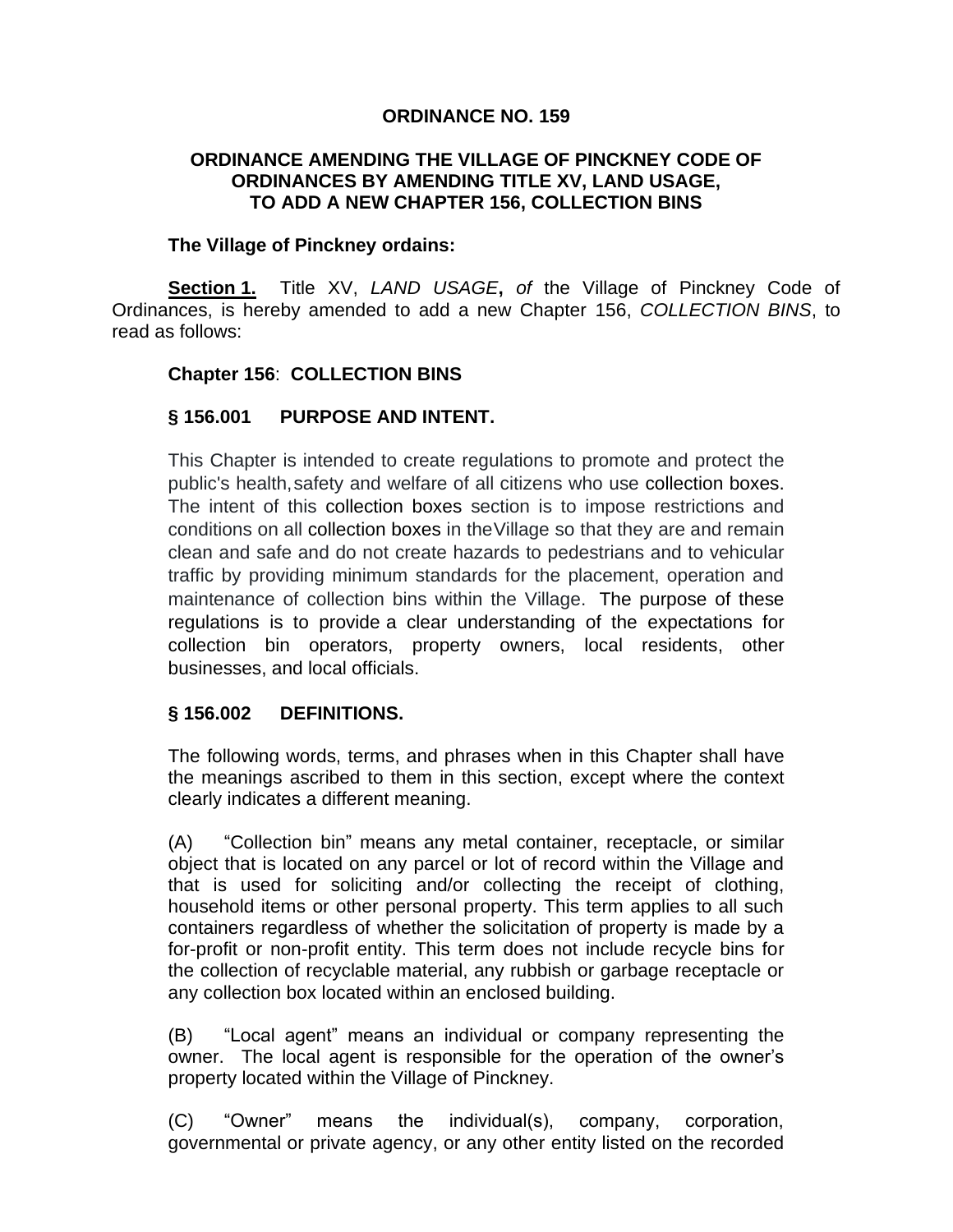deed, or the purchaser under a recorded land contract, and shown as the owner of real property within the Village of Pinckney.

D) "Person" shall have the meaning as defined in Village of Pinckney Code of Ordinances, Title I, Chapter 10, § 10.02.

# **§ 156.003 Regulations.**

The following regulations shall apply to all collection bins within the village:

- A. Collection bins are allowed with an approved permit only in the ROB, SBD, RTO and O Zoning Districts under the Village of Pinckney Zoning Ordinance
- B. Collection bins shall be fabricated of durable and waterproof materials.
- C. Collection bins are required to be placed on a paved or concrete surface.
- D. Collection bins must be level and stable.
- E. Collection bins shall be locked with a tamper resistant locking mechanism so contents cannot be accessed by anyone other than those responsible for retrieval of the contents. Collection bins shall be tightly covered at all times to prevent the harboring of rodents and the scattering of debris.
- F. Collection bins shall be maintained in good condition and appearance with no structural damage, holes, visible rust, or graffiti. The area surrounding the bin shall be maintained free from any overflow items, furniture, rubbish, debris, hazardous materials, and noxious odors.
- G. Collection boxes shall be serviced and emptied as needed, but at least every thirty (30) days.
- H. Collection bins shall be no larger than 84 inches high, sixty (60) inches wide and sixty (60) inches deep.
- I. Collection bins shall have in, at minimum, one-half (1/2) inch lettering visible from the front of each collection box the name, address, email, website and phone number of the operator, as well as whether the collection box is owned and operated by a for profit company or a not-for-profit company. Notice should also include the type of material that may be deposited, frequency of pickup and notice that no materials shall be left outside the collection bin. The signage must be flat, either painted directly on the bin or affixed flat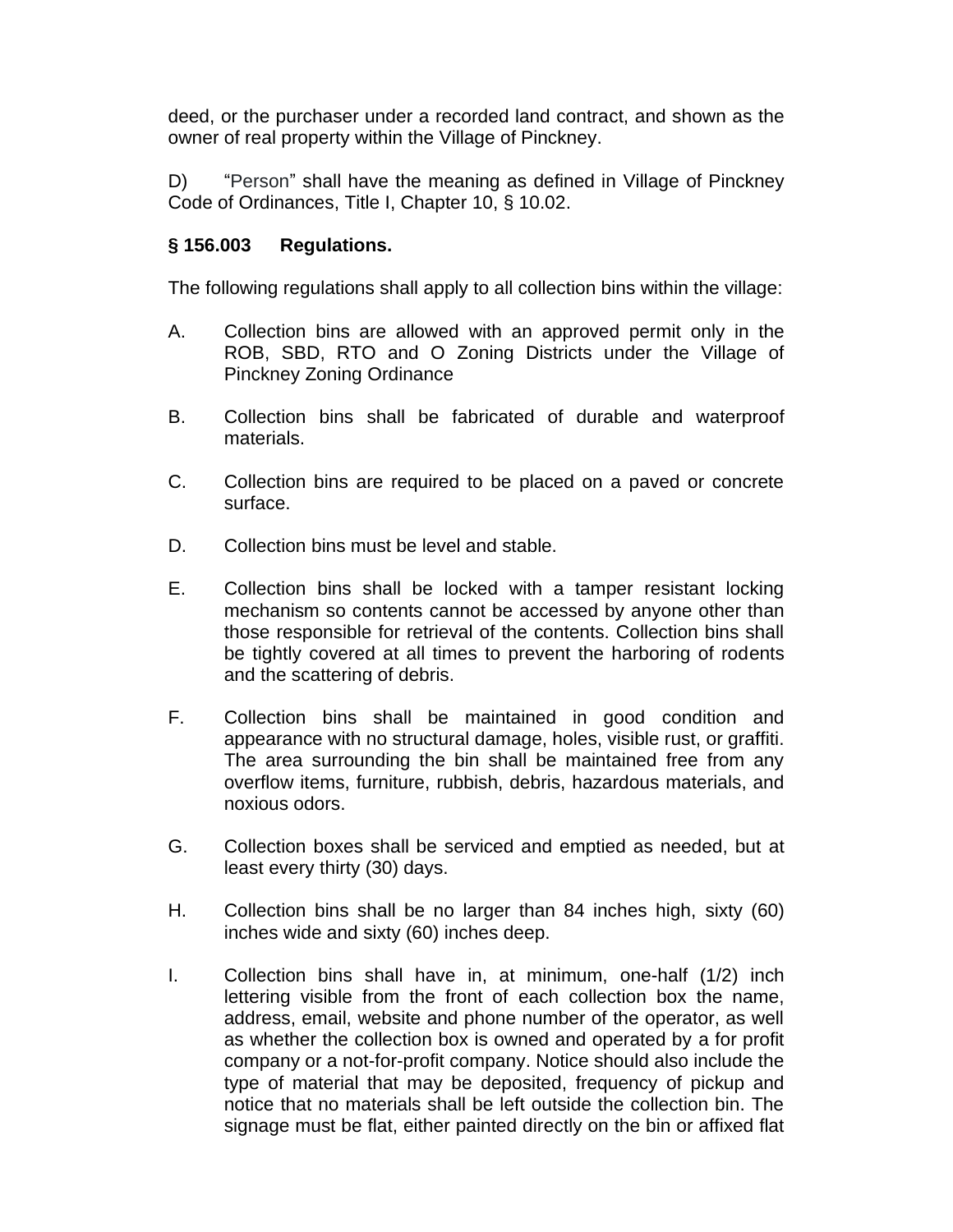to the bin and projecting no more than two (2) inches from the side of the bin. The collection box shall not have information, advertising or logos other than those relating to the operator.

- J. No more than two (2) collection bins shall be allowed per property.
- K. Collection bins shall not be permitted:
	- 1. On any unimproved lot or parcel that is not currently used or occupied or where the principal building or structure has been closed or unoccupied for more than thirty (30) days;
	- 2. Within a landscaped area;
	- 3. Within the required main building setbacks for the zoning district;
	- 4. Within a parking space required as a part of the approved site plan or required to meet the parking requirements for the principal building or structure;
	- 5. Within five hundred (500) feet from the property line of any lot used or zoned for residential purposes or within fifty (50) feet of any entrance driveway; or
	- 6. Within a designated fire lane, or adjacent to a handicap parking space.
- L. Collection bins shall not cause a visual obstruction to vehicular or pedestrian or block access to required parking, emergency vehicle routes, building entrances or exits, easements, pedestrian walkways and dumpsters or trash enclosure areas.

## **§156.004 PERMIT REQUIRED.**

Any person desiring to secure a permit for a Collection Bin in the Village of Pinckney shall make an application to the Village Zoning Department. No person to whom a permit has been issued shall transfer, assign, or convey such permit to another person or legal entity. The following procedures shall apply to the permitting process.

- A. A permit shall be obtained for each Collection Bin proposed. A separate fee shall be paid for each Collection Bin.
- B. The application for a permit shall be upon a form provided by the Zoning Department and shall require the following information.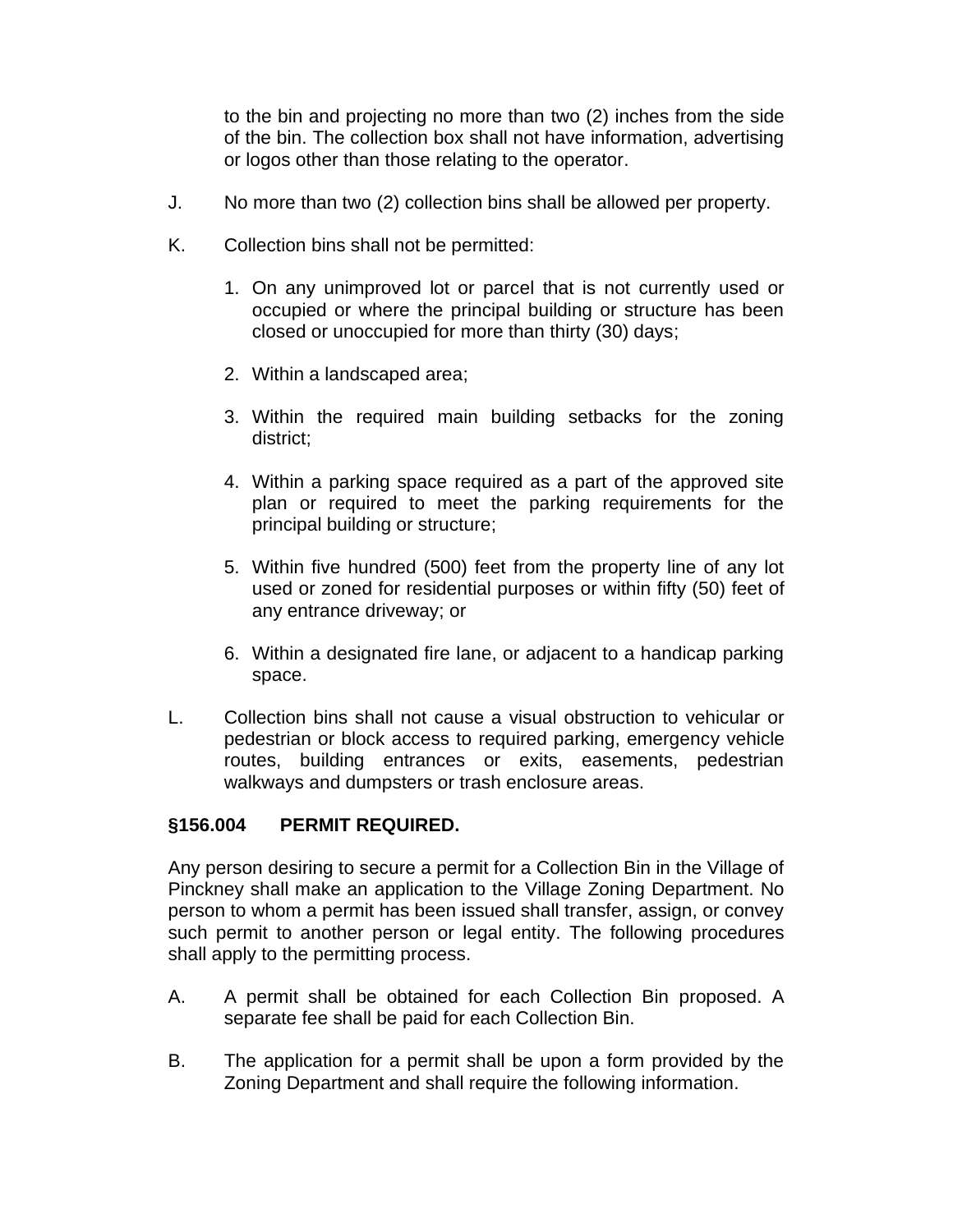- 1. The signature of an individual who is an officer, director, manager, or member of the applicant entity.
- 2. The name, address, and email address of all partners of a partnership or all members of an LLC.
- 3. Name, address, email, and telephone number of a contact person for all matters related to the Collection Bin during the application and once licensed.
- 4. The physical address of the real property where the Collection Bin is proposed to be located.
- 5. A scaled drawing sufficient to illustrate the proposed location of the Collection Bin on the property and the dimensions of the proposed Collection Bin.
- 6. A picture of rendering of the proposed Collection Bin.
- 7. An affidavit, signed by the property owner providing written permission for the Collection Bin on the property.
- 8. A nonrefundable fee in an amount established by resolution of the Village Council shall accompany all applications for Collection Bins.
- C. The Village Zoning Administrator shall approve or deny the application within ten (10) days of the submittal of a complete application.

# **§156.005 PENALTY FOR FAILURE TO COMPLY.**

- A. Any person, firm, owner, corporation, local agent, or individual who violates any provision of this chapter is deemed responsible for committing a municipal civil infraction and shall be subject to payment of a civil fine as specified in § 131.57, plus costs and other sanctions for each infraction. Repeat offenses shall be subject to increased fines as provided by Chapter 131 herein. Each day that such violation continues shall constitute a separate violation.
- B. The real property owner, local agent, and permittee shall be jointly and severally liable for each violation and for payment of any fine and costs of abatement.
- C. The imposition of a penalty for any violation of this chapter shall not excuse the violation nor shall the violation be permitted to continue.